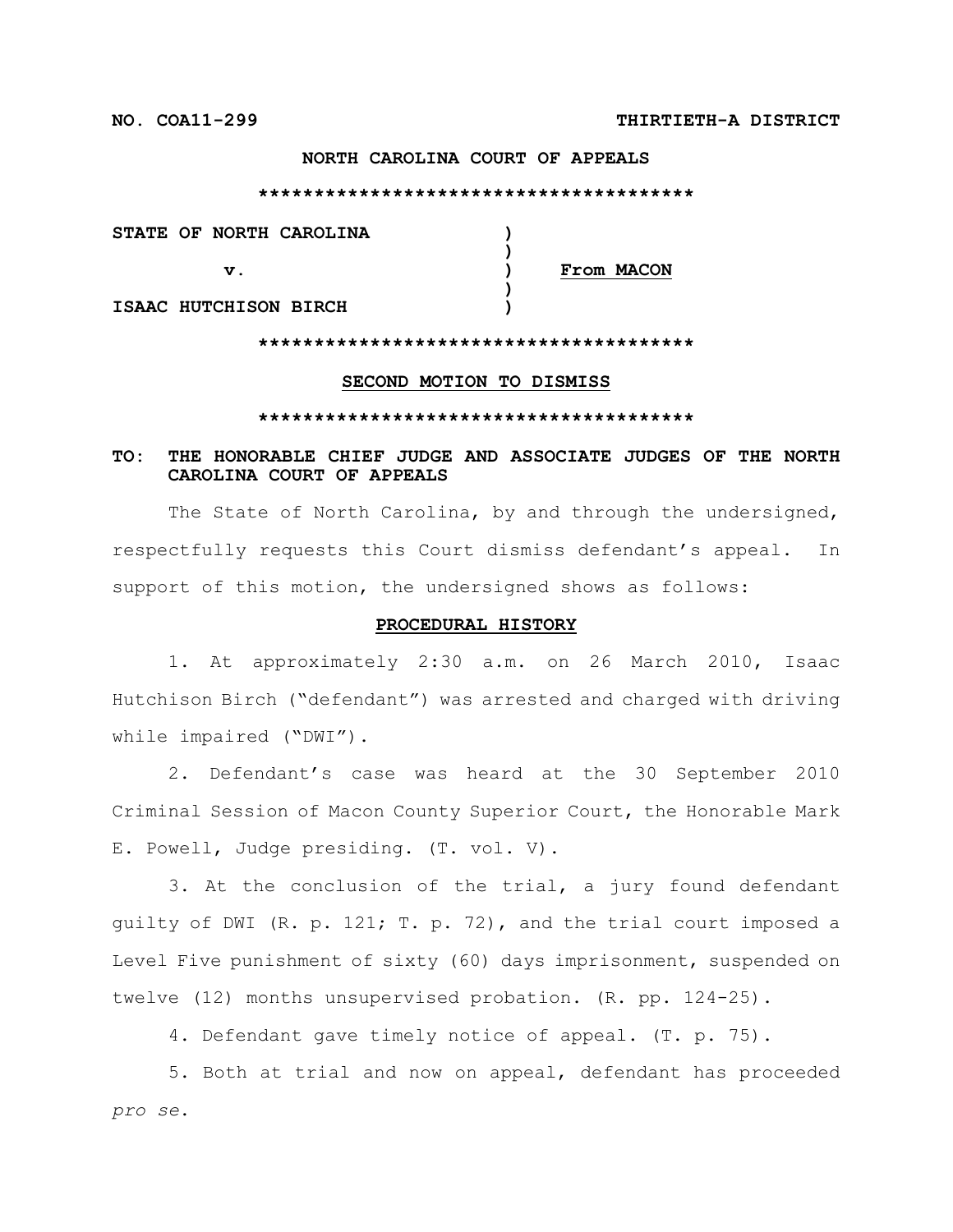6. On 6 December 2010, the transcripts were delivered, and on 28 January 2011, defendant served on the State the proposed record on appeal. (R. p. 137).

7. The settled Record on Appeal was filed on 8 March 2011, docketed on 14 March 2011, and mailed to the parties on 15 March 2011. (R. p. 1).

8. On 14 April 2011, defendant filed a motion for an extension of time, seeking an additional sixty (60) days.

9. On 14 April 2011, the Court allowed in part defendant's motion, granting an extension of thirty (30) days and providing that defendant shall file his brief on or before 16 May 2011.

10. On 17 May 2011, Defendant filed his brief, and the State filed a motion to strike and dismiss later that same day.

11. Defendant filed a response to the State's motion, and by Order entered 19 May 2011, this Court denied the State's motion and deemed defendant's brief timely filed.

12. The State has filed its brief contemporaneous with the filing of the instant motion.

### **REASONS WHY THE APPEAL SHOULD BE DISMISSED**

A defendant's right to appeal a conviction is "purely statutory." *State v. Shoff*, 118 N.C. App. 724, 725, 456 S.E.2d 875, 876, *appeal dismissed*, 340 N.C. 572, 460 S.E.2d 328, *aff'd*, 342 N.C. 638, 466 S.E.2d 277 (1996). Therefore, in order for a defendant to have an appeal as a matter of right, the North Carolina General Statutes must dictate that the defendant has such

 $-2-$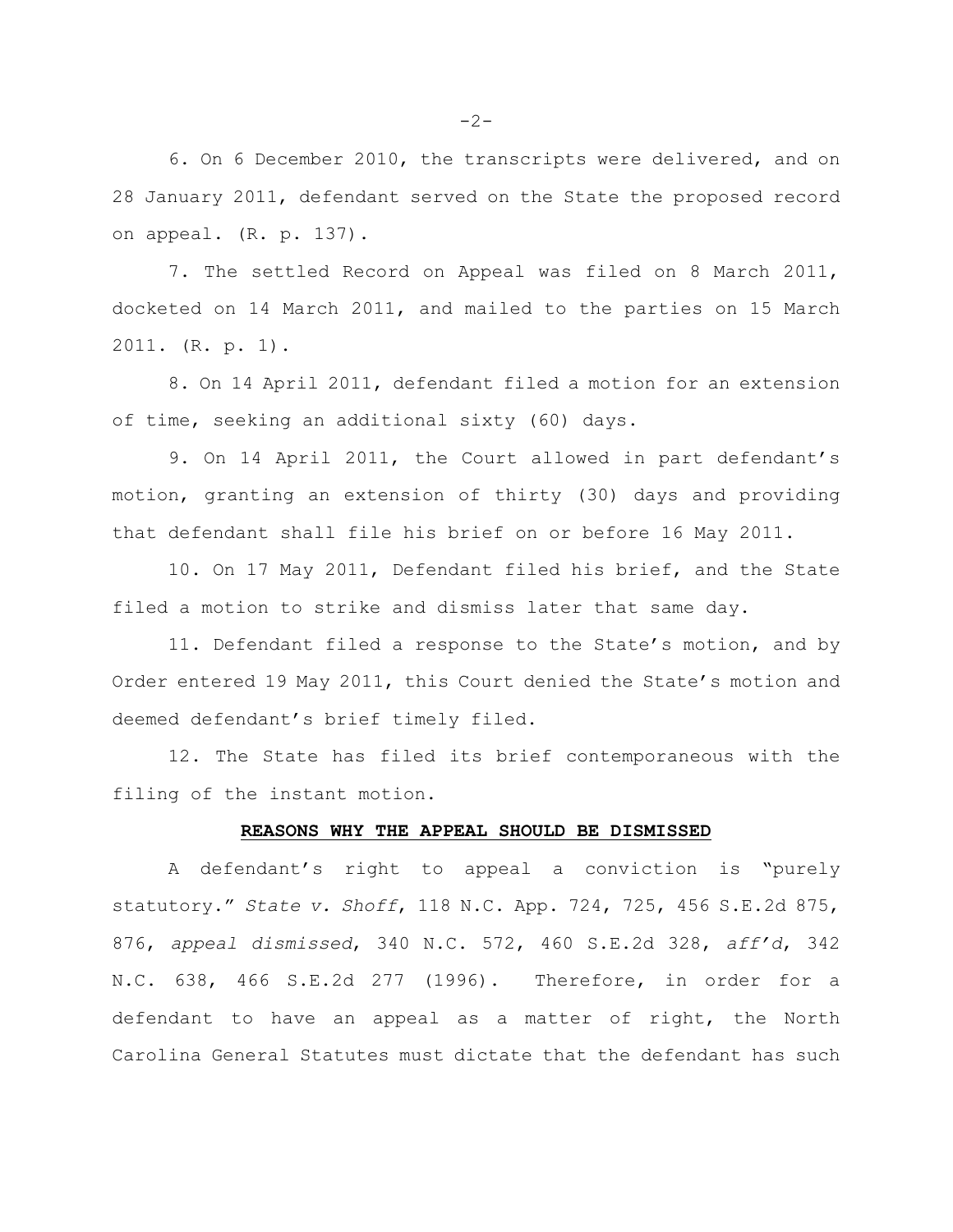a right. Moreover, an appeal must be filed pursuant to our Rules of Appellate Procedure.

Here, the State respectfully requests this Court dismiss defendant's appeal based upon the jurisdictionally insufficient Record on Appeal. Because the Record before this Court fails to contain vital documents required under the appellate rules for proper review by this Court, defendant's appeal should be dismissed.

It is well-established that "[i]t is the appellant's duty and responsibility to see that the record is in proper form and complete." *State v. Alston*, 307 N.C. 321, 341, 298 S.E.2d 631, 644-45 (1983). The Appellate Rules provide the Record on Appeal "*shall* contain," *inter alia*: (1) "copies of all warrants, informations, presentments, and indictments upon which the case has been tried in any court"; (2) "copies of the verdict and of the judgment"; (3) "copies of docket entries or a statement showing all arraignments and pleas"; and (4) "copies of all other papers filed" that "are necessary for an understanding of all issues presented on appeal." N.C. R. App. P. 9(a)(3).

Here, the Record on Appeal fails to contain the judgment entered in district court or any indication of a plea entered in district court establishing jurisdiction in superior court. A copy of the DWI citation is included in the Record on Appeal but is devoid of any indication of defendant's plea or the district court's verdict, judgment, and sentence. (R. p. 2). Because of this jurisdictional deficiency, the appeal is subject to dismissal.

-3-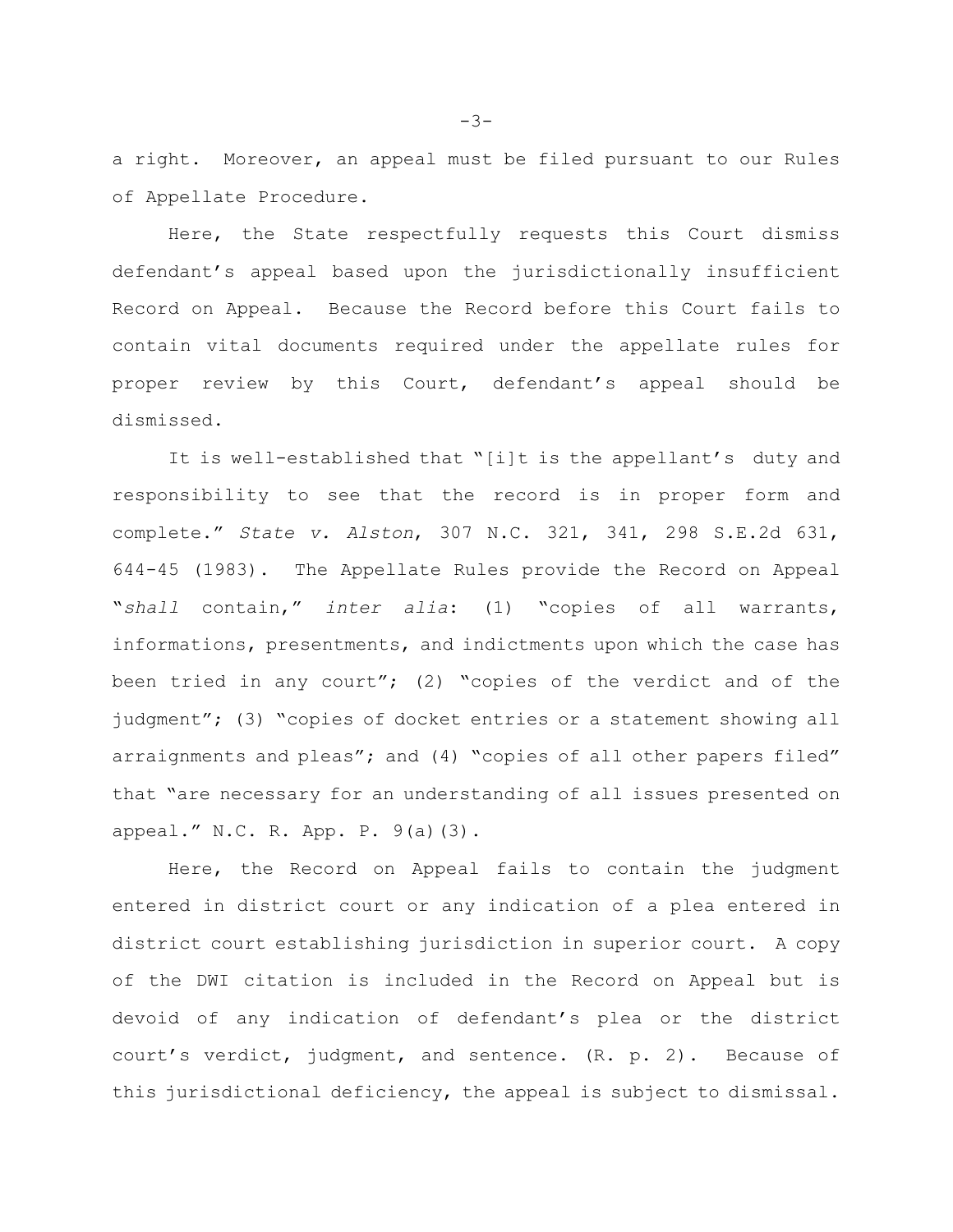*See State v. Banks*, 241 N.C. 572, 573, 86 S.E.2d 76, 77 (1955) (per curiam) ("The record fails to disclose jurisdiction in the court below. As that court was without jurisdiction, in so far as this record discloses, we have none. *Therefore, the appeal must be dismissed*." (emphasis added) (internal quotation marks and citation omitted)); *see also State v. Byrd*, 4 N.C. App. 672, 674, 167 S.E.2d 522, 524 (1979).

**WHEREFORE**, the State respectfully requests that defendant's the appeal be dismissed.

Electronically submitted, this the 15th day of June 2011.

Roy Cooper ATTORNEY GENERAL

/s/ ELECTRONICALLY SUBMITTED Jess D. Mekeel Assistant Attorney General

North Carolina Department of Justice Post Office Box 629 Raleigh, North Carolina 27602 Telephone: (919) 716-6500 Facsimile: (919) 716-6708 Email: jmekeel@ncdoj.gov N.C. State Bar No. 35444